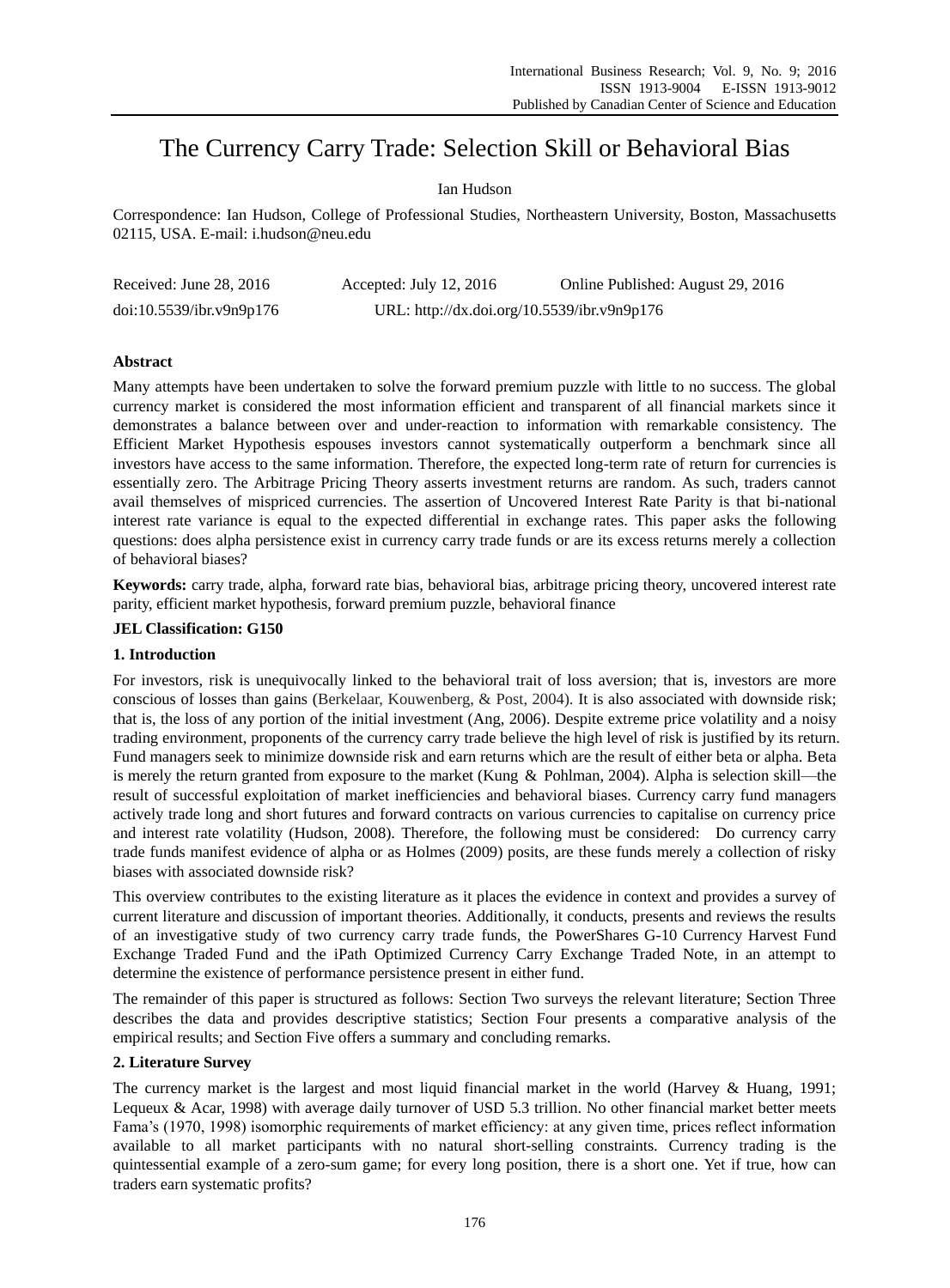Copeland (2014) describes the currency carry trade as the ability to lend in a high interest rate currency such as the New Zealand Dollar (NZD) financed by borrowing in a low interest rate currency such as the Japanese Yen (JPY) at rates approaching zero; that is, borrow low, lend high. ‗Carry' is a result of a positive interest rate differential between the two currencies; that is, the decline in the value of the low yield currency relative to the high yield currency. Currency traders are not rational investors but instead rational economic actors (Hardie & MacKenzie, 2007) desiring wealth but not the work necessary to attain it. They are essentially arbitrageurs seeking riskless profits at no cost. Their actions result in a forced endurance of very high downside risk and interest rate fluctuations, both of which threaten profits and significantly increase the chance of forced position unwinding.

Lustig, Roussanov, and Verdelhan (2011) insist investors are not exposed to any country or currency-specific risk as a result of carry trades. Instead, the investor bears foreign exchange risk, not sovereign risk (Daniel, et al., 2014). The risk/return profile of currency trading is determined by the prime interest rate listed by various central banks, the result of which is forward rate bias. In November 2014, the Bank of Japan announced a significant increase in its aggressive quantitative easing program with the aim of maintaining near-term interest rates at zero percent. Coupled with the current monetary policies of the Reserve Bank of New Zealand, the NZD/JPY currency pair exists as a synthetic, risk-free asset. Profit occurs when the New Zealand Dollar rises against the Japanese Yen. Trade in the NZD/JPY pair is now consistent with Siegel's Paradox (1972) as risk management is no longer the prime motivator.

Pojarliev and Levich (2008) define alpha in the context of currency trading as returns in excess of "transparent" and readily implemented currency trading strategies". Alpha measures selection risk assumed by a currency carry trade fund manager—it measures risk-adjusted performance. Risk factoring is due to the specific currency pair traded, rather than the overall market. Positive alpha is the additional return awarded for the assumption of additional risk rather than accepting market returns. Currencies are considered to be a zero beta asset (Burnside, et al., 2007) with erratic returns minimally correlated with stocks and bonds. Unlike debt and equity securities where profits depend solely on price appreciation, opportunities for excess returns in currency trading exist in both rising and falling markets (Liang, 2004).

The Efficient Market Hypothesis (EMH) postulates, absent inside information, alpha generation is impossible (Fama, 1970). In essence, forward rate bias is a clear rejection of the EMH. The very existence of successful currency carry trades is a violation of Ross's (1976a, 1976b) Arbitrage Pricing Theory (APT) which is based on the law of one price and contends that no security exists which has a zero price and a non-negative payoff. According to the implication of no-arbitrage, profitable trades on the NZD/JPY currency pair are a monetary illusion; the carry premiums should disappear. Yet arbitrage opportunities do exist and are exploited by irrational traders leading to what is termed by DeLong, et al. (1990) as noise trader risk; that is, the risk that arbitrage opportunities exploited by irrational traders disappear leading to large losses.

In keeping with interest rate parity, significant abnormal returns do not occur from lending or borrowing a currency at a foreign or domestic interest rate (Egbers, 2013). Therefore, a rational investor would be indifferent to the inevitable convergence of available interest rates. Should the foreign interest rate be higher than the domestic interest rate, the interest rate differential is compensated by a lower forward exchange rate. The mathematical calculation of Covered Interest Parity is as follows:

$$
(1 + ir_{i,t}) = \frac{F_{ij,t}}{S_{ij,t}} (1 + ir_{j,t})
$$
 (1)

Where

 $ir_{i,t}$  = interest rate of the domestic currency

 $ir_{i,t}$  = interest rate of the foreign currency

 $S_{i,j,t}$  = spot interest rate

 $F_{i,i,t}$  = forward exchange rate at time t

If uncovered interest rate parity holds, the arbitrage opportunity in the NZD/JPY trading pair would be eliminated since the New Zealand Dollar return on NZD deposits will equal the NZD return on Japanese Yen. Uncovered Interest Rate Parity (UIP) is represented mathematically as follows:

$$
1 + i_t = \frac{s_{t+1}}{s_t} \left( 1 + i^* \right) \tag{2}
$$

Where

 $i = JPY$  interest rate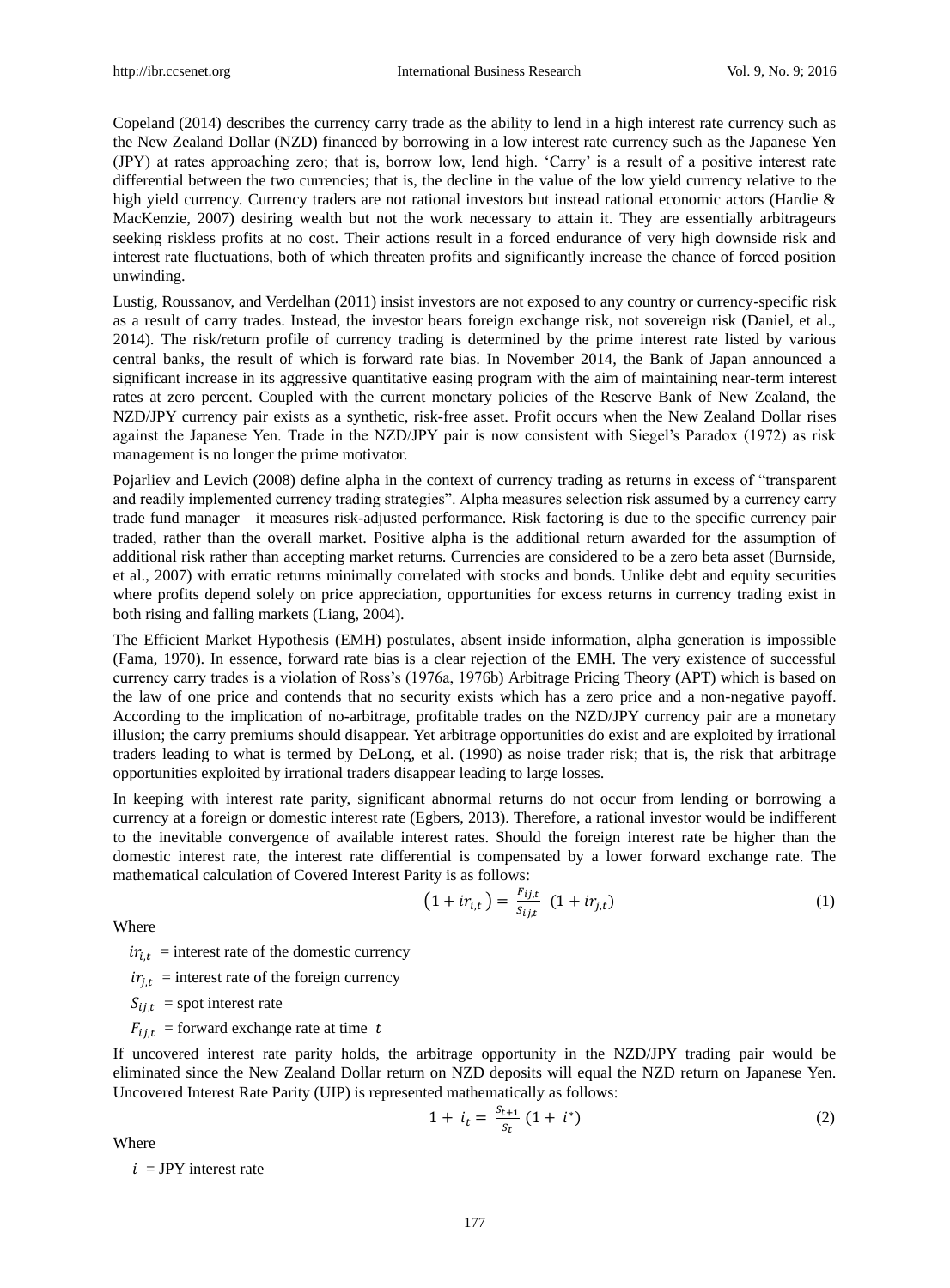- $i^*$  = NZD interest rate
- $S = NZD$  interest rate vs. JPY

There is general agreement amongst academic finance researchers that uncovered interest rate parity does not hold (Alexius, 2001; Anker, 1999; Chinn, & Meredith, 2004; Chortareas & Driver, 2001; Frachot, 1996). The failure of Uncovered Interest Rate Parity is one of the primary inducements for the currency carry trade and has come to be known as the forward premium puzzle: the notion that currencies of high interest rate countries' appreciate relative to currencies of low interest rate countries (Jylha & Suominen, 2009). Furthermore, academic finance research has shown UIP tends to fail at time horizons less than five years (Gyntelberg & Remolona, 2007).

Leading economic models fail to explain the forward premium puzzle (Bansal, 1997). In practice, currency markets contain pockets of inefficiency, arbitrage opportunities exist (Sarno & Taylor, 2002), and uncovered interest parity does not hold. Therefore, an important question is whether or not alpha persistence exists in the currency carry trade.

# **3. Data**

A backtest was performed using time series data collected from 2 October 2006 to 28 November 2014—the greatest time period in which data were readily available. The study appropriated daily time series returns for the following: Australian Dollar (AUD), British Pound Sterling (GBP), Canadian Dollar (CAD), New Zealand Dollar (NZD), and United States Dollar (USD) relative to the Japanese Yen (JPY). The interest rate of each currency was the 3-month London Interbank Offered Rate (LIBOR) from the British Bankers Association. Returns for these currencies were retrieved from Oanda.

The alternative investment industry often argues performance should not be compared to an absolute return target (Anson, 2001). Nonetheless, for valuation purposes it is reasonable to compare the returns of currency carry trade funds versus a performance index. The currency carry trade index reviewed here (AFX Currency Management Index) represents the average performance of active, trend-following currency managers. The index replicates the trading actions of an active manager and provides a more realistic benchmark for active currency traders. (Laws, n.d.). The AFX Currency Management Index uses moving averages of 32, 61, and 117 days. It serves as proxy for a currency carry trade benchmark.

The Deutsche Bank DB G10 Currency Future Harvest Index – Excess Return (ticker symbol: DBCFHX) employs a strategy which is long three currency futures contracts with the highest interest rates and short three currency futures contracts with the lowest interest rates. The currencies considered are: British Pound Sterling (GBP), New Zealand Dollar (NZD), Canadian Dollar (CAD), Australian Dollar (AUD), United States Dollar (USD), Japanese Yen (JPY), the Euro (EUR), Norwegian Krone (NOK), Swedish Krona (SEK), and Swiss Franc (CHF). The PowerShares G10 Currency Harvest Fund Exchange Traded Fund (ticker symbol: DBV) directly tracks DBCFHX and serves as proxy for the first carry factor. Nominal results were collected from Macroaxis.

The iPath Optimized Currency Carry Exchange Traded Note (ticker symbol: ICI) directly tracks the Barclays Optimized Currency Carry Index and serves as a second proxy for the currency carry factor. Nominal results were collected from Macroaxis.

# *3.1 Empirical Strategy*

The time series data were analysed using the following statistical tests:

- **Skewness**
- **Kurtosis**
- Tracking Error
- Sharpe Ratio
- Sortino Ratio
- Jensen's Alpha
- Information Ratio

# 3.1.1 Skewness

A test for skewness was performed to determine return distribution characteristics. Skewness is a measure of the degree of asymmetry of a distribution around the mean. A normal (that is, Gaussian) distribution is symmetric with a skewness value of zero.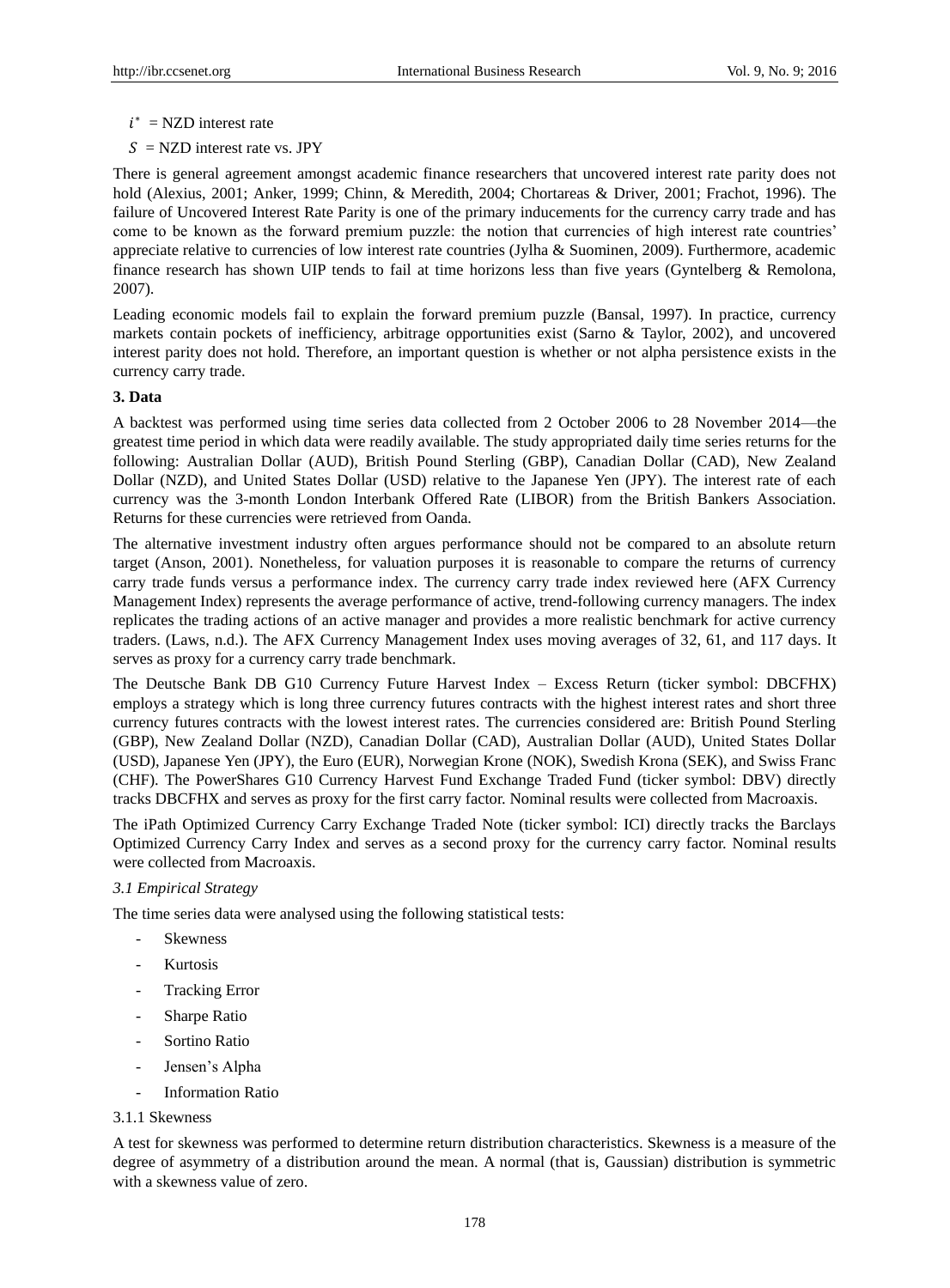#### 3.1.2 Kurtosis

A test for kurtosis was performed to determine the normality of the data. Kurtosis measures the concentration of data at the tails of the distribution. It compares the relative flatness or peakedness of a particular distribution with that of a normal distribution. Positive kurtosis is characterized by a peaked, or leptokurtic distribution; negative kurtosis indicates a relatively flat distribution. Distributions with high levels of kurtosis are known as fat-tailed and are non-Gaussian (Fung & Hsieh, 1997).

# 3.1.3 Tracking Error

As defined by Tobe (1999), tracking error is used in evaluating active manager risk. It is most commonly calculated using the standard deviation of the difference between index and portfolio returns—i.e. the standard deviation of excess returns. Low tracking error suggests the fund manager is closely following the index. One could surmise high tracking error is not an indicator of a fund manager's ability to consistently generate a positive alpha. Instead, it is indicative of his attempts to maximize alpha. The reverse is true of a passively managed portfolio; high tracking error is neither desired nor acceptable. Tracking Error is represented mathematically as follows:

Where

$$
TE = \sqrt{\frac{\Sigma (R_d - \overline{R_d})^2}{n - 1}} \tag{3}
$$

 $Σ =$  the sum of

 $R_d$  = Return Difference

 $\overline{R_d}$  = Mean of Return Difference

 $n =$  Number of Periods

Tobe's formula can be further simplified as follows:

$$
TE = \sqrt{var(R_i - R_b)}\tag{4}
$$

3.1.4 Sharpe Ratio

Sharpe (1994) considers mean and variance statistics appropriate for a Gaussian distribution. The Sharpe Ratio is a univariate measure commonly applied to analyse returns in conjunction with the risks taken to achieve those returns; it quantifies excess return per unit of risk and is represented mathematically as follows:

$$
\frac{R_p - R_{rf}}{\sigma_p} \tag{5}
$$

Where

 $R_n$  = Expected portfolio (asset) return

 $R_{rf}$  = Risk free rate of return

 $\sigma_n$  = Portfolio (or asset) standard deviation

3.1.5 Sortino Ratio

Standard deviation is the most common measure of risk. It measures the variability of returns from the average return—that is, the volatility of the return stream. The assumption is that the higher the volatility, the higher the risk. Its usefulness as a comparative measure of risk is predicated on the assumption the investments being compared share similar return distributions. It assumes a Gaussian distribution, interpreting any difference from the mean, above or below, as risk. As a result, upside volatility, which is used to accomplish investment objectives, is penalized because it is equated with value-destroying downside volatility.

Sharpe's measure is widely seen as an oversimplification of risk. Unlike the Sharpe Ratio which utilizes standard deviation, the Sortino Ratio quantifies the risk-adjusted return of a portfolio through the use of downside risk. Downside risk is considered to be the standard deviation of the returns below a minimum acceptable return. When return distributions are near symmetrical and the target return is close to the distribution median, the two measures will yield similar results. However, as skewness increases and target returns vary from the median, the results are very different. The mathematical representation of the Sortino Ratio is as follows:

$$
\frac{R_p - R_t}{\sigma_{np}}\tag{6}
$$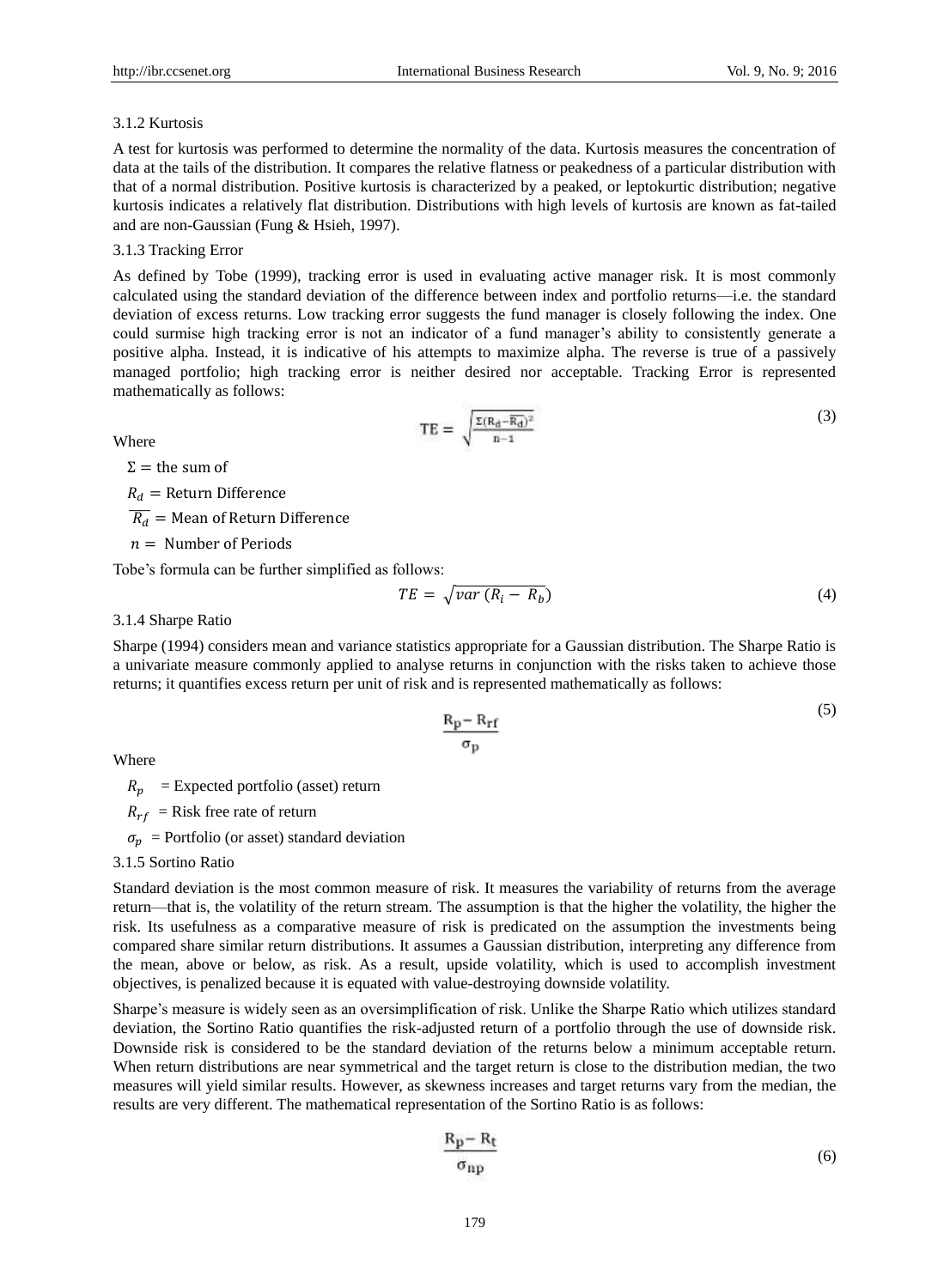(8)

Where

 $R_p$  = Expected portfolio (asset) return

 $R_t$  = Required rate of return

 $\sigma_{np}$  Downside Deviation (that is, square root of the semi-variance)

#### Jensen's Alpha

According to Michael Jensen (1968), portfolio managers who accurately predict major changes in the market or identify undervalued assets earn higher returns. Jensen's alpha quantifies the extent to which an investment contributes a value-added relative to a benchmark. The positive  $\alpha$  implies a manager has the ability to earn excess returns as opposed to purely to random selection (Jensen, 1969). Jensen's measure is calculated as:

$$
\tilde{R}_{jt} - R_{Ft} = \beta_j [\tilde{R}_{Mt} - R_{Ft}] + \tilde{e}_{jt} \tag{7}
$$

Where

 $R_{Ft}$  = risk free rate in a corresponding period t

 $\widetilde{R}_{Mt}$  = market return in period t

 $\tilde{R}_{jt}$  = portfolio return in the period t

# 3.1.6 Information Ratio

A large, positive information ratio is evidence that a fund manager consistently achieves excess returns. The information ratio is essentially a measure of risk-adjusted alpha. The Information Ratio establishes whether or not a reported positive alpha is statistically significant from zero or merely a random occurrence. It offers a summary of the mean-variance qualities of a portfolio (Markowitz, 1952; 1959). Gupta, Prajogi, and Stubbs (1999) consider it the strongest predictor of performance persistence. The mathematical representation of the Information Ratio is as follows:

 $R_P - R_B$ 

Where:

 $R_P$  = Portfolio Return

 $R_R$  = Benchmark Return

 $\sigma_A$  = Standard Deviation of excess returns (i.e. tracking error)

# **4. Empirical Results and Analysis**

A nominal listing of all empirical results is located in Tables 1 and 2. The risk-adjusted return for the DB G10 Currency Future Harvest Index was 0.05% compared to the PowerShares G10 Currency Harvest Fund Exchange Traded Fund (DBV), which was 2.95882%. The tracking error was 2.7322%, indicative of the fund manager's successful attempt to outperform the DB G10 benchmark. The risk-adjusted return of the iPath Optimized Currency Carry Exchange Traded Note (ICI) is -0.12 with a tracking error of 2.9%, indicative of the fund manager's successful attempt to outperform the Barclays Optimized Currency Carry Index benchmark.

Table 1. Comparative Empirical Results: Indicies

|                           | <b>AFX Currency Index</b> | Powershares ETF | <i>iPath ETN</i> |
|---------------------------|---------------------------|-----------------|------------------|
| <b>Skewness</b>           | $-0.3755$                 | $-0.5728$       | $-0.2900$        |
| Kurtosis                  | $-0.8093$                 | 0.28968         | 4.7600           |
| Sortino Ratio             | $-0.6750$                 | $-0.4723$       | 0.0670           |
| Sharpe Ratio              | $-0.8263$                 | $-0.5309$       | $-0.4255$        |
| Jensen's Alpha            | 0.1609                    | $-0.2600$       | $-0.1800$        |
| Beta                      | $-0.1048$                 | $-0.5287$       | $-0.0919$        |
| <b>Information Ratio</b>  | 12.4859                   | $-0.4500$       | $-0.1200$        |
| <b>Investor Sentiment</b> | N/A                       | 0.0000          | 0.0300           |
| <b>Tracking Error</b>     | N/A                       | 0.02732         | 0.0290           |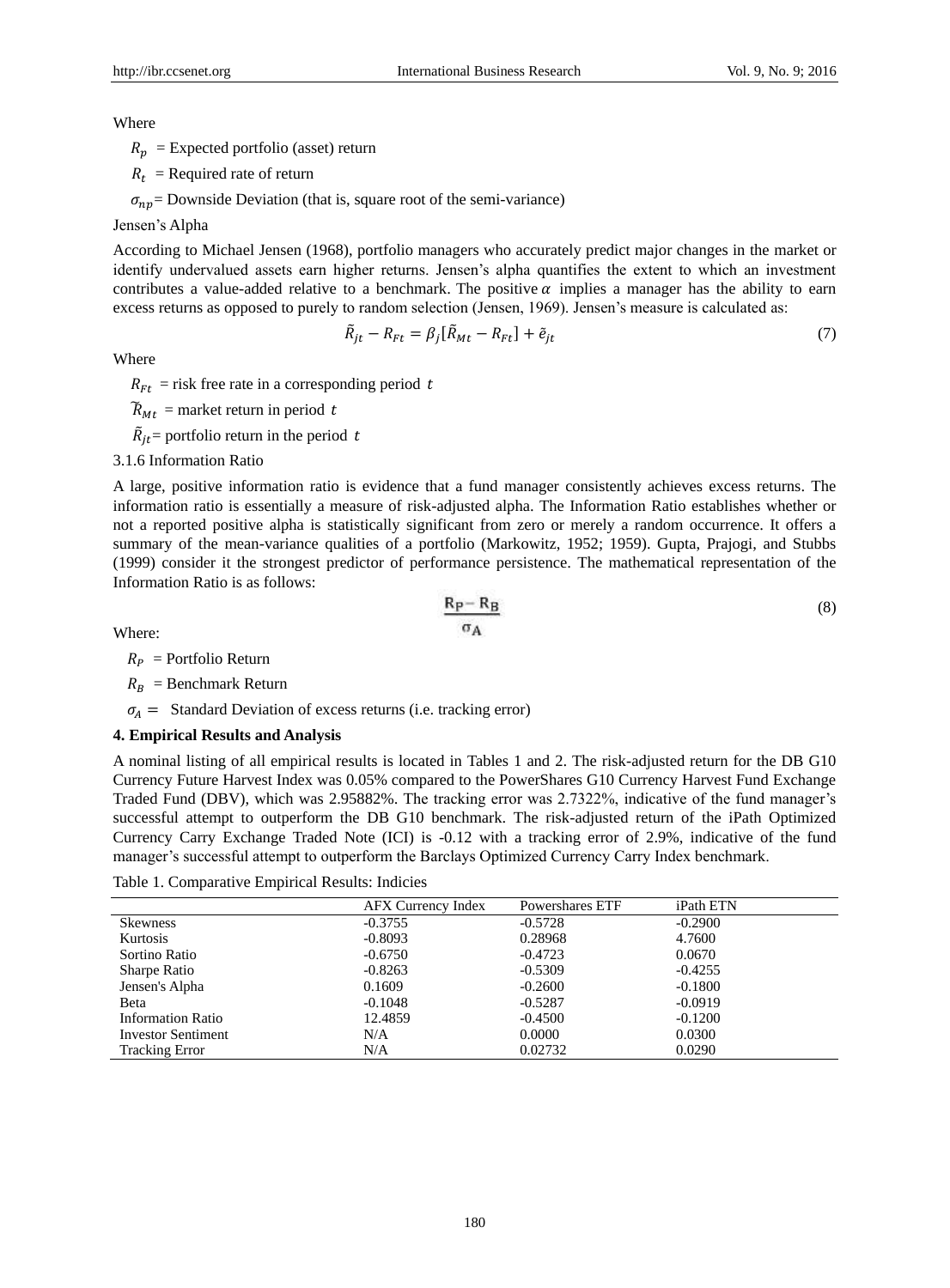| Table 2. Comparative Empirical Results: Currency Pairs |  |  |
|--------------------------------------------------------|--|--|
|                                                        |  |  |

|                           | <b>IPY/NZD</b> | <b>JPY/AUD</b> | JPY/GBP    | <b>JPY/CAD</b> | <b>JPY/USD</b> |
|---------------------------|----------------|----------------|------------|----------------|----------------|
| <b>Skewness</b>           | 0.0315         | $-0.5110$      | 0.8483     | 0.4918         | 0.2758         |
| <b>Kurtosis</b>           | $-1.1749$      | 0.0441         | $-0.6382$  | $-0.6104$      | $-0.9505$      |
| <b>Standard Deviation</b> | 7.8200         | 6.2950         | 17.8950    | 0.6850         | 0.2800         |
| Sortino Ratio             | $-0.4862$      | $-0.4561$      | $-0.2464$  | $-0.3568$      | $-0.4768$      |
| Sharpe Ratio              | $-0.5402$      | $-0.4949$      | $-0.2422$  | $-0.3611$      | $-0.5076$      |
| Information Ratio         | 4.7015         | $-1.9977$      | $-45.4400$ | $-23.0239$     | $-29.3221$     |

The graphical representation of the skewness and kurtosis values are contained in Figures 1, 2, and 3 in the Appendix. A negatively skewed distribution exhibits scores are concentrated on the high end of the scale. The currency carry trade exhibits negative skewness (the returns to the left of the mean are fewer yet lie a greater distance from the mean). For the study period, the returns of the currency pairs were negative or close to zero; a finding is consistent with Brunnermeier, Nagel, and Pedersen (2008) as well as Burnside, et al., (2011). The skewness result for DBV is  $-0.57284$  and  $-0.29$  for ICI. These skewness values are acceptable, denoting a Gaussian return distribution. The kurtosis statistic is 0.28968 for DBV which is close to zero and implicit of a normal distribution with a platykurtic shape. Kurtosis for ICI is 4.76 suggesting a leptokurtic, Gaussian distribution.

Currency Carry trades are generally known to exhibit high Sharpe Ratios (Burnside, et al., 2011). Yet the Sharpe Ratio results of -0.5309 for the PowerShares G10 Currency Harvest Fund Exchange Traded Fund (DBV) and -0.4255 for the iPath Optimized Currency Carry Exchange Traded Note (ICI) differ with that notion. According to the Sharpe Ratio, both currency carry trade funds performed worse than the risk free security; that is, the 3 month U.S. Treasury Bill. The Sortino Ratio results are -0.4723 for DBV and 0.067 for ICI. The cumulative results of negative Sharpe and Sortino ratios, negative skewness, and positive, near-zero kurtosis imply both funds have significant downside risk with minimal upside gain. Jensen's Alpha is measured at -0.26 for DBV and -0.18 for ICI. Adjusting these results for negative market beta confirms that the risk assumed by both fund managers is unjustified.

The Information Ratio result is -0.45 for DBV and -0.12 for ICI revealing that there is, at best, below average skill demonstrated by the managers of both currency carry trade funds. Investor sentiment was 0% for ICI; when compared to other exchange traded funds, 100% of investors do not wish to have iPath Optimized Currency Carry Exchange Traded Note (ICI) in their portfolios. The PowerShares G10 Currency Harvest Fund Exchange Traded Fund (DBV) did not fare much better. At an investor sentiment rating of 0.030, 97% of investors would rather purchase another exchange traded fund. These results are indicative of a significant agency problem. Investors in both funds are reliant on the respective fund managers for financial expertise, yet the results achieved do not demonstrate positive performance persistence.

# **5. Summary and Conclusions**

# *5.1 Biases*

The information retrieved from the database vendors is assumed accurate. However, survivorship and instant history biases (that is, backfilling or backtesting) are present in the dataset. Since currency carry trade funds report results to database vendors on a voluntary basis primarily for their own marketing purposes, these biases are inevitable.

Retrodiction is a form of hindsight bias prevalent in backtesting and has an influence on the analysis of results. The researcher essentially sees what he believes he knew all along. He then makes predictions based on the past and then uses those results to predict future investment returns. Since the outcome has not yet occurred, retrodictions cannot be measured; it is not possible to determine distinct chances of initial occurrences from knowledge of the final state.

The spread in the returns of the five currency pairs is not consistent with traditional risk factors. It is consistent with the noisy signal of over and under-reaction to new information, a behavioral trait rampant in trend-following/momentum trading strategies.

# *5.2 Limitations of the Study*

No consensus exists within the literature as to which economic variables are most highly correlated with changes in currency exchange markets. Meese and Rogoff (1983) reason currency forecasting models cannot outperform a coin toss. As such, it is difficult to identify appropriate quantitative variables to measure. Unlike the stock market, there is no consensus amongst currency traders as to a proper benchmark for the currency market—essentially, no market portfolio exists, just a collection of long and short positions. This study utilized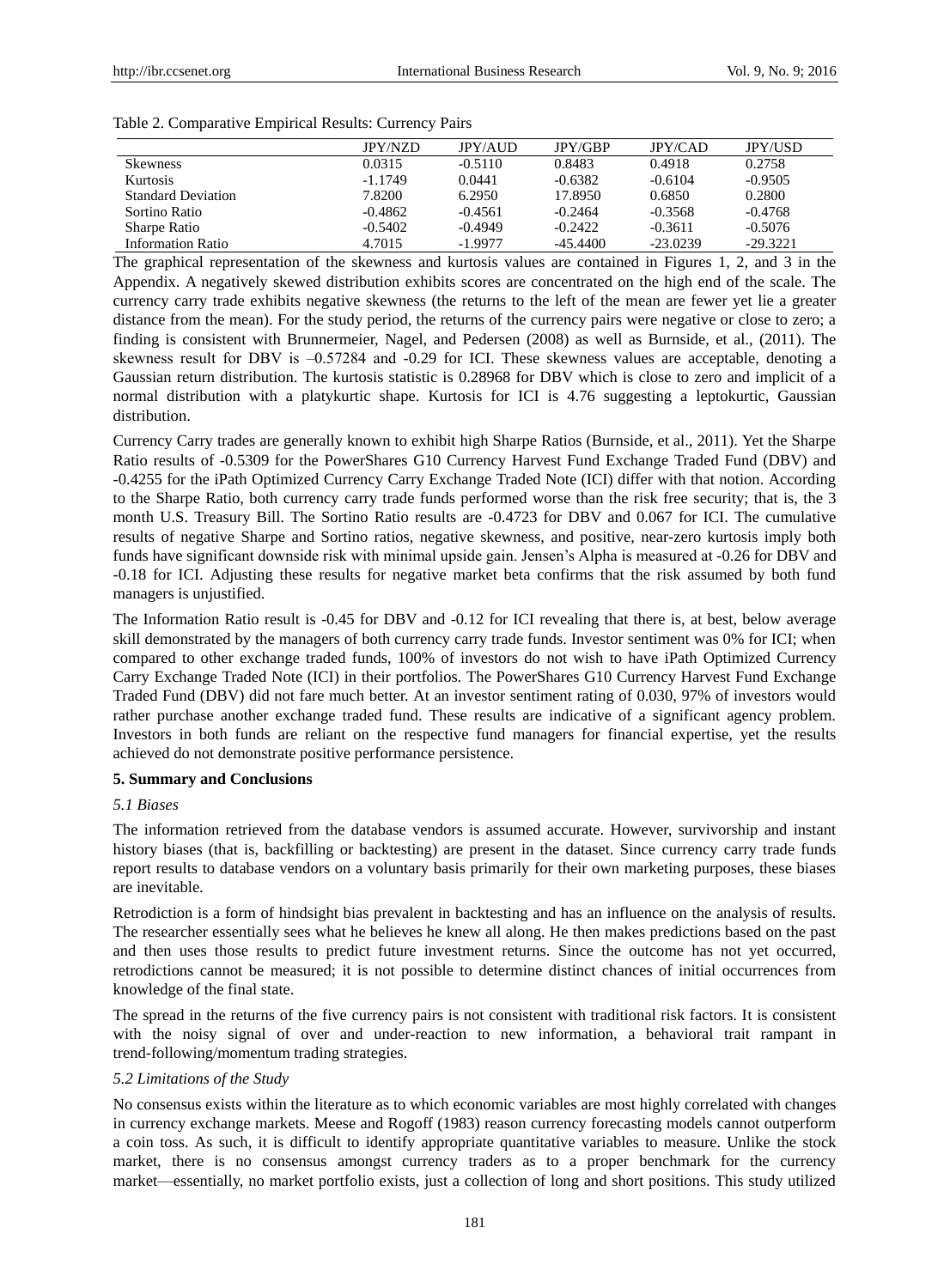the AFX Currency Management Index as a proxy benchmark for currency carry trades which is, unfortunately, incorporated in only a few empirical studies. The Index makes subjective decisions regarding its currency composition, weighting schemes, and rebalancing criteria. As such, the robustness of this study will be difficult to measure against other relevant academic finance research.

# *5.3 Concluding Remarks*

Currency carry trades create new pricing opportunities and further ensure market transparency. Whether an investor purchases available currency carry funds or buys currency pairs directly, the amount of profit generated will be limited due to high transaction costs further exacerbated by the constant rebalancing required to implement and maintain a momentum strategy. Standard risk measures cannot account for the excess returns seen in currency carry trading.

The currency carry trade is seen as a skill-based strategy. As such, traders choose not to compare their performance to an index, which is understandable due to the lack of a generally accepted index similar to the FTSE 100 or S&P 500. The general notion of portable alpha and its overlay potential relative to the currency carry trade is flawed. This study finds what appears to be occurrences of ‗incidental' alpha perhaps the result of the peso problem (Burnside, et al., 2011); that is, a small probability of a large change in interest rates and vice versa. The result of backtesting the five currency pairs discovered either negative alpha or positive alpha of no significance. An investor would have fared no better using the PowerShares G10 Currency Harvest Fund Exchange Traded Fund or the iPath Optimized Currency Carry Exchange Traded Note than choosing either fund's constituent currency pairs on his own.

An investor in either fund submits himself to significant noise trader risk. Fund managers invest on behalf of their clients; their own capital is not at risk resulting in what Shleifer and Vishny (1997) deem a "separation of brains and capital". Instead of alpha persistence, this paper concludes there is instead evidence of wishful thinking (Weinstein, 1980) from the managers of both currency carry trade funds. Consistent with the aforementioned behavioral bias, both funds extrapolate past results as a guide to future performance—a clear portrayal of hindsight bias. These biases lead fund managers to believe they possess extraordinary skills, which in reality do not exist.

This investigation yielded no evidence of either performance persistence or portable alpha. The PowerShares G10 Currency Harvest Fund Exchange Traded Fund and the iPath Optimized Currency Carry Exchange Traded Note both yielded overall negative alpha, indicating neither manager manifested skill. These findings could be due to data selection. Nevertheless, the results of this study are consistent with the generalized notion that currencies are a zero sum game; excess returns are incidental and attributable to market beta. The return characteristics of currency carry trades are such that excess systematic returns are earned in exchange for enduring significant downside risk and high volatility.

The forward premium puzzle remains unresolved.

#### **Acknowledgements**

My profound thanks to Mark Matthews of Bentley University, Waltham, Massachusetts (matthew\_mark@bentley.edu) for his research assistance, and to Will Thomas of Nova Southeastern University, Fort Lauderdale, Florida (wt184@nova.edu) for his edit review assistance. My sincere appreciation goes to the anonymous referees and editors of this publication for their acceptance of this work.

# **Bibliography**

- AFX Currency Management Index: Historical Prices. *New York University Stern School of Business*. Retrieved 9January 2015 fro[m http://people.stern.nyu.edu/rlevich/afx\\_index.html](http://people.stern.nyu.edu/rlevich/afx_index.html)
- Board of Governors of the Federal Reserve System (US), *3-Month Treasury Bill: Secondary Market Rate* [DTB3]. Retrieved 16 April 2015 from FRED, Federal Reserve Bank of St. Louis a[t https://research.stlouisfed.org/fred2/series/DTB3/.](https://research.stlouisfed.org/fred2/series/DTB3/)
- Federal Reserve Bank of St. Louis, TED Spread [TEDRATE], Retrieved 20 May 2015 from FRED, Federal Reserve Bank of St. Louis, a[t https://research.stlouisfed.org/fred2/series/TEDRATE/.](https://research.stlouisfed.org/fred2/series/TEDRATE/)

Historical Exchange Rates. *Oanda.*Accessed 16 April 2015 a[t http://www.oanda.com/currency/historical-rates/](http://www.oanda.com/currency/historical-rates/)

- iPath Optimized Currency Carry ETN: Historical Prices. *Yahoo! Finance.* Accessed 20 May 2015 at <http://finance.yahoo.com/q/hp?s=ICI&a=03&b=17&c=2008&d=00&e=10&f=2015&g=m>
- PowerShares G10 Currency Harvest Fund ETF: Historical Prices. *Yahoo! Finance.* Accessed 20 May 2015 at <http://finance.yahoo.com/q/hp?s=DBV&a=08&b=18&c=2006&d=10&e=28&f=2014&g=d>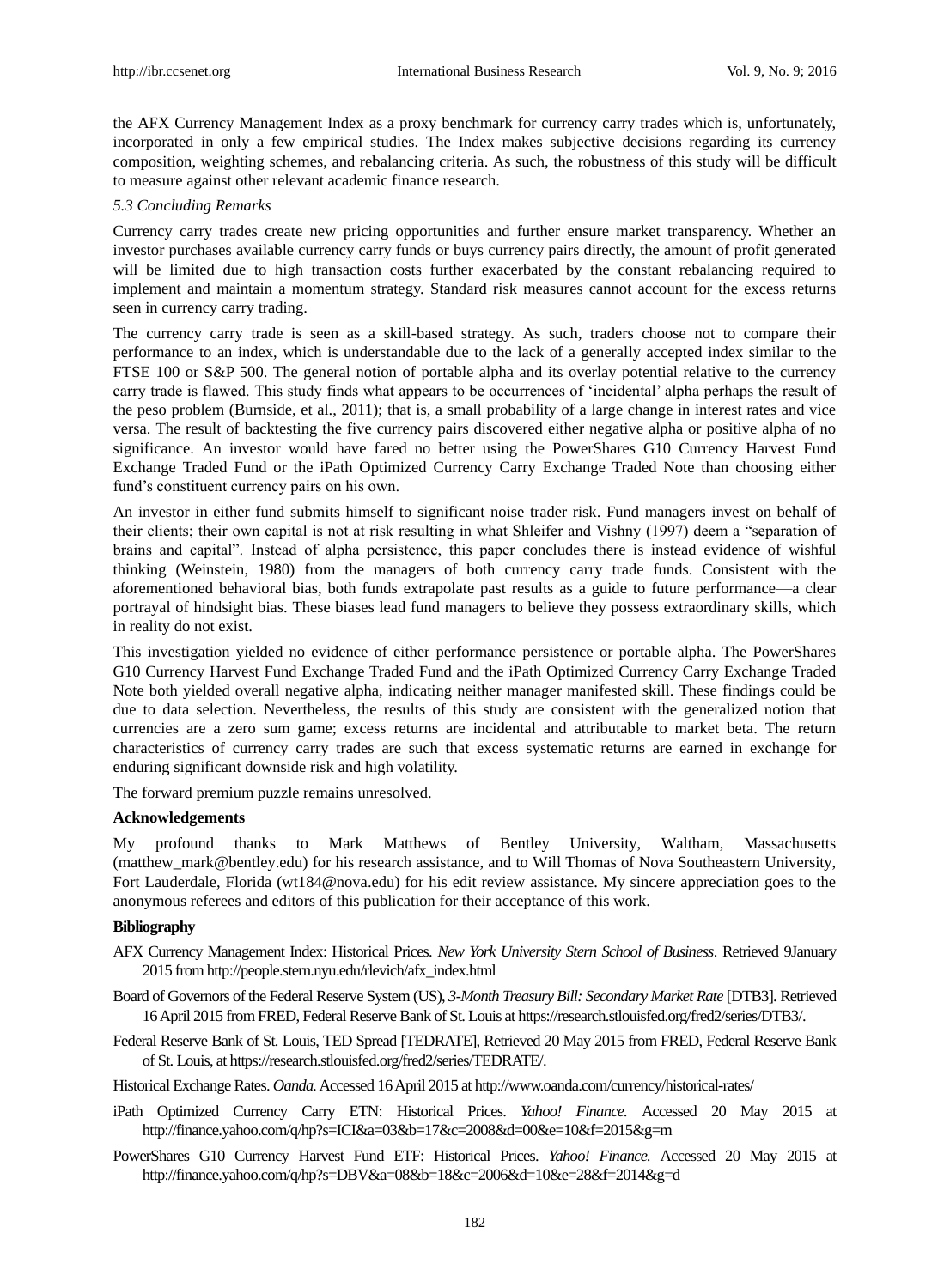| Research                                                                             | `enter. | <i>Macroaxis.</i> | Accessed |  | June | 2015 |  |
|--------------------------------------------------------------------------------------|---------|-------------------|----------|--|------|------|--|
| https://www.macroaxis.com/invest/market/DBV--PowerShares-DB-G10-Currency-Harvest-ETF |         |                   |          |  |      |      |  |

Research Center. *Macroaxis.* Accessed 21 June 2015 at <https://www.macroaxis.com/invest/market/ICI--iPath-Optimized-Currency-Carry-ETN>

#### **References**

- Alexius, A. (2001). Uncovered interest parity revisited. *Review of International Economics, 9*(3), 505-517. <http://dx.doi.org/10.1111/1467-9396.00296>
- Ang, A., Chen, J., & Xing, Y. (2006). Downside risk. *The Review of Financial Studies*, *19*, 1191-1239. <http://dx.doi.org/10.1093/rfs/hhj035>
- Anker, P. (1999). Uncovered interest parity, monetary policy and time-varying risk premia. *Journal of International Money and Finance, 18*(6), 835-851. [http://dx.doi.org/10.1016/S0261-5606\(99\)00036-4](http://dx.doi.org/10.1016/S0261-5606%2899%2900036-4)
- Anson, M. (2001). Performance presentation standards: Which rules apply when? *Financial Analysts Journal, 57*(2), 53-60. <http://dx.doi.org/10.2469/faj.v57.n2.2433>
- Bansal, R. (1997). An exploration of the forward premium puzzle in currency markets. *Review of Financial Studies, 10*(2), 369-403. <http://dx.doi.org/10.1093/rfs/10.2.369>
- Berkelaar, R., Kouwenberg, R., & Post, T. (2004). Optimal portfolio choice under loss aversion. *Review of Economics and Statistics, 86*(4), 973-987. <http://dx.doi.org/10.1162/0034653043125167>
- Brunnermeier, M. K., Nagel, S., & Pedersen, L. H. (2008). Carry trades and currency crashes. (No. w14473), *National Bureau of Economic Research*, Cambridge, Massachusetts. <http://dx.doi.org/10.1086/593088>
- Burnside, A., Eichenbaum, M., Kleshchelski, I., & Rebelo, S. (2011). Do Peso Problems Explain the Returns to the Carry Trade? *[Review of Financial Studies,](http://eprints.gla.ac.uk/view/journal_volume/Review_of_Financial_Studies.html) 24*(3)*,* 853-891. <http://dx.doi.org/10.1093/rfs/hhq138>
- Burnside, C., Eichenbaum, M. S., & Rebelo, S. (2011). Carry trade and momentum in currency markets. *Annual Review of Financial Economics, 3*(1), 511-535. <http://dx.doi.org/10.1146/annurev-financial-102710-144913>
- Burnside, C., Eichenbaum, M., Kleshchelski, I., & Rebelo, S. (2007). The returns to currency speculation. *The American Economic Review, 97*(2), 333-338. <http://dx.doi.org/10.1257/aer.97.2.333>
- Chinn, M. D., & Meredith, G. (2004). Monetary policy and long-horizon uncovered interest parity. *International Monetary Fund Staff Papers*, 409-430.
- Chortareas, G. E., & Driver, R. L. (2001). PPP and the real exchange rate-real interest rate differential puzzle revisited: Evidence from non-stationary panel data. *Bank of England.* Discussion paper no. 138. <http://dx.doi.org/10.2139/ssrn.274992>
- Copeland, L. (2014). The currency carry trade anomaly. *Journal of Business and Financial Affairs, 3*(1). <http://dx.doi.org/10.4172/2167-0234.1000e141>
- Daniel, K., Hodrick, R., & Lu, Z. (2014). The carry trade: risks and drawdowns. (No. w20433). *National Bureau of Economic Research*. Cambridge, Massachusetts. <http://dx.doi.org/10.2139/ssrn.2486275>
- DeLong, J., Shleifer, A., Summers, L., & Waldmann, R. (1990). Noise trader risk in financial markets. *Journal of Political Economy, 98*, 703-708[. http://dx.doi.org/10.1086/261703](http://dx.doi.org/10.1086/261703)
- Egbers, T. (2013). A crisis-robust carry trade strategy developed using the VIX. Economics. *Erasmus University*.
- Fama, E. (1970). Efficient capital markets: A review of theory and empirical work. *The Journal of Finance, 25*(2), 383-417. <http://dx.doi.org/10.2307/2325486>
- Fama, E. (1998). Market efficiency, long-term returns, and behavioral finance. *Journal of Financial Economics, 49*(3), 283-306. [http://dx.doi.org/10.1016/S0304-405X\(98\)00026-9](http://dx.doi.org/10.1016/S0304-405X%2898%2900026-9)
- Frachot, A. (1996). A reexamination of the uncovered interest rate parity hypothesis. *Journal of International Money and Finance, 15*(3), 419-437. [http://dx.doi.org/10.1016/0261-5606\(96\)00008-3](http://dx.doi.org/10.1016/0261-5606%2896%2900008-3)
- Fung, W., & Hsieh, D. (1997). Empirical characteristics of dynamic trading strategies: The case of hedge funds. *The Review of Financial Studies, 10*(2), 275-302. <http://dx.doi.org/10.1093/rfs/10.2.275>
- Grinold, R., & Khan, R. (1992). Information analysis. *Journal of Portfolio Management, 18*(3), 14-21. <http://dx.doi.org/10.3905/jpm.1992.409408>
- Gupta, F., Prajogi, R., & Stubbs, E. (1999). The information ratio and performance. *Journal of Portfolio Management, 26*(1),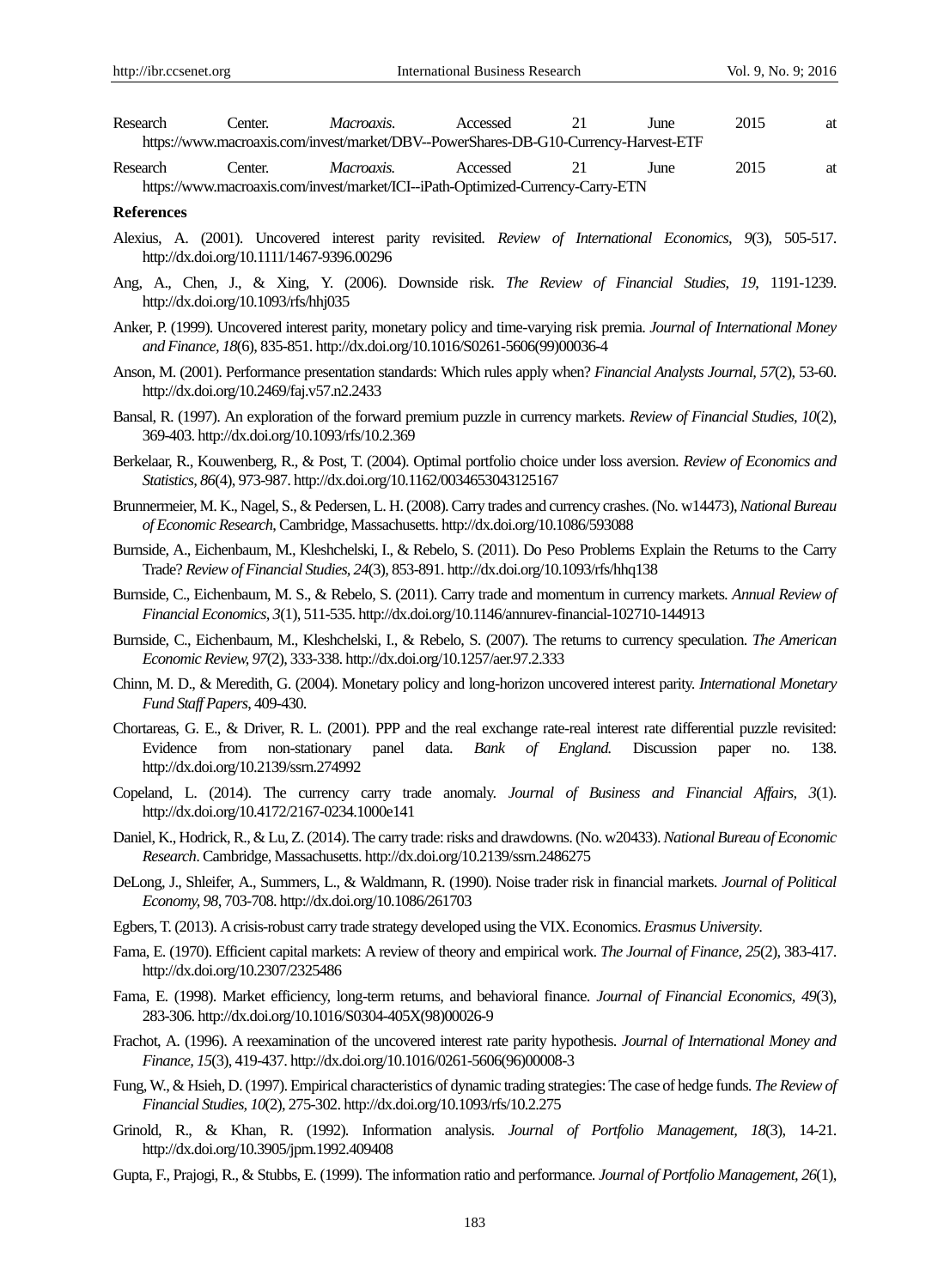33-39. <http://dx.doi.org/10.3905/jpm.1999.319779>

- Gyntelberg, J., & Remolona, E. M. (2007). Risk in carry trades: A look at target currencies in Asia and the Pacific. *BIS Quarterly Review, 4,* 73-82.
- Hardie, I., & MacKenzie, D. (2007). Assembling an economic actor: The *agencement* of a hedge fund. *The Sociological Review, 55*(1), 57-80. <http://dx.doi.org/10.1111/j.1467-954X.2007.00682.x>
- Harvey, C., & Huang, R. (1991). Volatility in the foreign currency futures market. *Review of Financial Studies, 4*(3), 543-569. <http://dx.doi.org/10.1093/rfs/4.3.543>
- Holmes, C. (2009). Seeking alpha or creating beta? Charting the rise of hedge fund-based financial ecosystems. *New Political Economy, 14*(4), 431-450. <http://dx.doi.org/10.1080/13563460903287231>
- Hudson, I. (2008). Managing downside risk with upside volatility: Enhancing the performance of an investment portfolio with managed futures. *Journal of Business & Economics Research, 6*(4), 25-30.
- Jensen, M. (1968). The performance of mutual funds in the period 1945-1964. *The Journal of Finance, 23*(2), 389-416. <http://dx.doi.org/10.1111/j.1540-6261.1968.tb00815.x>
- Jensen, M. (1969). Risk, The pricing of capital assets, and the evaluation of investment portfolios. *The Journal of Business, 42*(2), 167-247. <http://dx.doi.org/10.1086/295182>
- Jylhä, P., Lyytinen, J., & Suominen, M. (2008). Arbitrage Capital and Currency Carry Trade Returns. Working paper, Helsinki School of Economics. <http://dx.doi.org/10.2139/ssrn.1107797>
- Kouwenberg, R. (2002). Do hedge funds add value to a passive portfolio? Correcting for non-normal returns and disappearing funds. *Journal of Asset Management, 3*(4), 361-382. <http://dx.doi.org/10.1057/palgrave.jam.2240089>
- Kung, E., & Pohlman, L. (2004). Portable alpha: Philosophy, process and performance. *Journal of Portfolio Management, 30*(3), 78-87. <http://dx.doi.org/10.3905/jpm.2004.412322>
- Laws, J. (n.d). AFX currency management index. Retrieved 13 March 2015 from [http://people.stern.nyu.edu/rlevich/afx\\_index.html.](http://people.stern.nyu.edu/rlevich/afx_index.html)
- Lequeux, P.,& Acar, E. (1998). A dynamic index for managed currencies funds using CME currency contracts. *The European Journal of Finance, 4*(4), 311-330. <http://dx.doi.org/10.1080/135184798337209>
- Liang, B. (2004). Alternative investments: CTAs, hedge funds, and fund-of-funds. *Journal of Investment Management, 2*(4), 1-18. <http://dx.doi.org/10.2469/dig.v34.n4.1556>
- Lustig, H., Roussanov, N., & Verdelhan, A. (2011). Common risk factors in currency markets. *Review of Financial Studies, 24*(11), 3731-3777. <http://dx.doi.org/10.1093/rfs/hhr068>
- Markowitz, H. (1952). Portfolio selection. *The Journal of Finance, 7*(1), 77-91. <http://dx.doi.org/10.1111/j.1540-6261.1952.tb01525.x>
- Markowitz, H. (1959). *Portfolio Selection: Efficient Diversification of Investments.* New York: John Wiley & Sons.(reprinted by Yale University Press, 1970).
- Meese, R., & Rogoff, K. (1983). Empirical exchange rate models of the seventies: Do they fit out of sample? *Journal of International Economics, 14*(1), 3-24. [http://dx.doi.org/10.1016/0022-1996\(83\)90017-X](http://dx.doi.org/10.1016/0022-1996%2883%2990017-X)
- Pojarliev, M., & Levich, R. (2008). Do professional currency managers beat the benchmark? *Financial Analysts Journal, 64*(5), 18-30. <http://dx.doi.org/10.2469/faj.v64.n5.4>
- Ross, S. (1976a). The arbitrage theory of capital asset pricing. *Journal of Economic Theory, 13*(3), 341-360. [http://dx.doi.org/10.1016/0022-0531\(76\)90046-6](http://dx.doi.org/10.1016/0022-0531%2876%2990046-6)
- Ross, S. (1976b). Risk, return, and arbitrage. *Risk Return in Finance*. Cambridge, Massachusetts: Ballinger.
- Sarno, L., & Taylor, M. (2002). *The economics of exchange rates.* Cambridge University Press.
- Sharpe, W. (1994). The Sharpe ratio. *Journal of Portfolio Management, 21*(1), 49-58. <http://dx.doi.org/10.3905/jpm.1994.409501>
- Siegel, J. (1972). Risk, interest rates and the forward exchange. *Quarterly Journal of Economics, 86*, 303-309. <http://dx.doi.org/10.2307/1880565>
- Tobe, C. (1999). Tracking error: An essential tool in evaluating index funds. *The Journal of Investment Consulting, 2*, 8-11.
- Weinstein, N. (1980). Unrealistic optimism about future life events. *Journal of Personality and Social Psychology, 39*, 806-820. <http://dx.doi.org/10.1037/0022-3514.39.5.806>